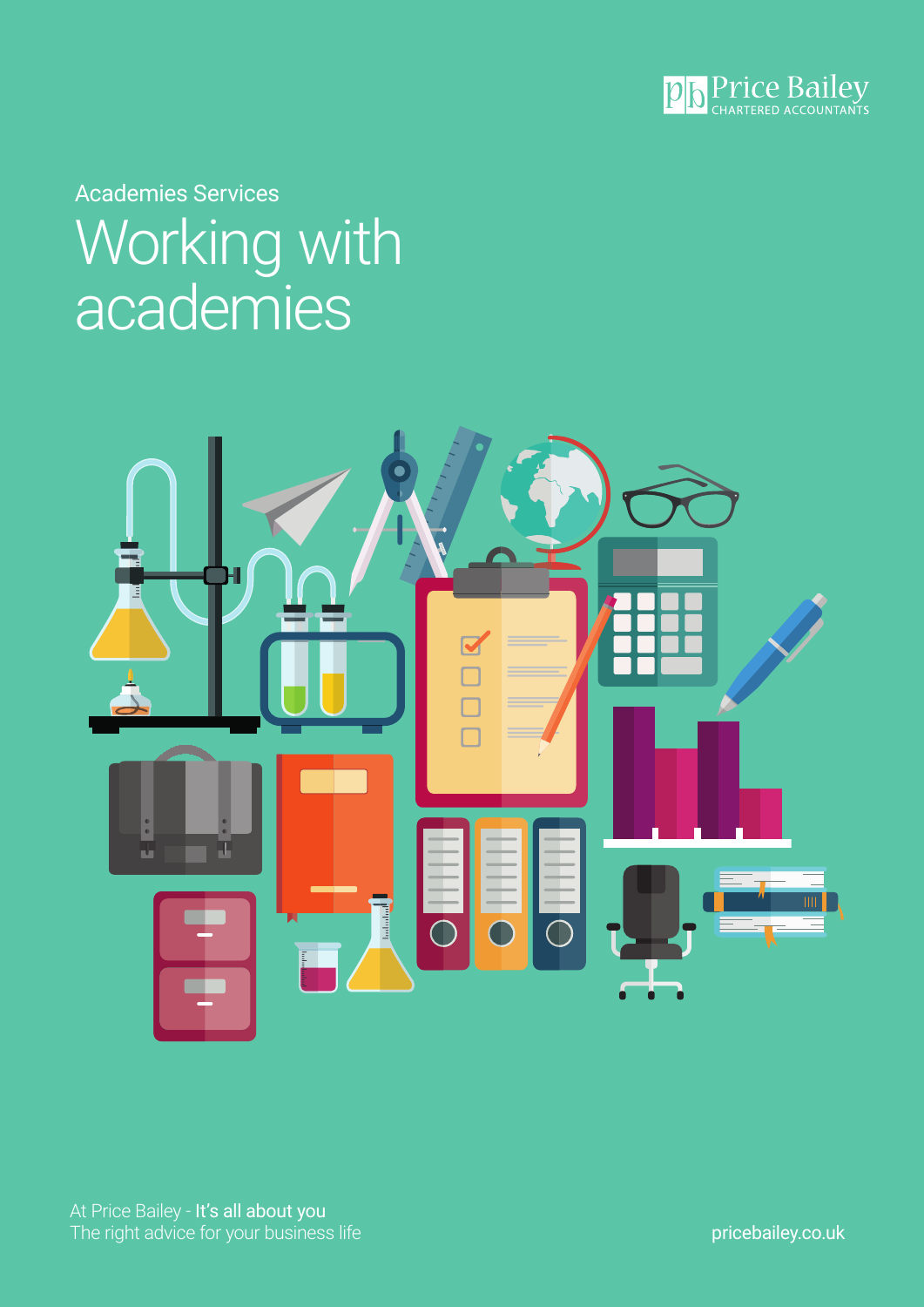# Introduction

Price Bailey has been working within the education sector since the advent of Grant Maintained Schools in the late 1980's. Today that involvement continues from our regional heartland of London and the eastern counties and we are now one of the leading accountants providing services to academies.

Our academies team is a part of our Charities and Not-For-Profit group with all the specialist benefits that brings. Of the 40 academies we audited in 2012, after numerous re-tendering exercises and demonstrations of continuing value for money, we still act for around 75% of those academies remaining active in their own right or as leads in Multi Academy Trusts.

Our continued success comes from three main beliefs.

- We cannot fully understand your concerns unless we also sit on your side of the table. All of our senior management team are involved in school governance or charity trustees.
- Secondly, we believe in open relationships, with every word we say or promise we make being taken at face value. No academy has ever received a fee in excess of the agreed amount agreed.
- If we can improve our service we will. We have refined and added to our advisory services over the years, at no additional cost to our clients.

As smaller single trusts join with others we have a limited number of vacancies for new clients each year. We restrict our numbers because we never want to have to say that a client has missed an Education and Skills Funding Agency (ESFA) deadline.



### "Price Bailey get the sector and have always delivered on what they promised"

Ursula Reilly The Rosary Trust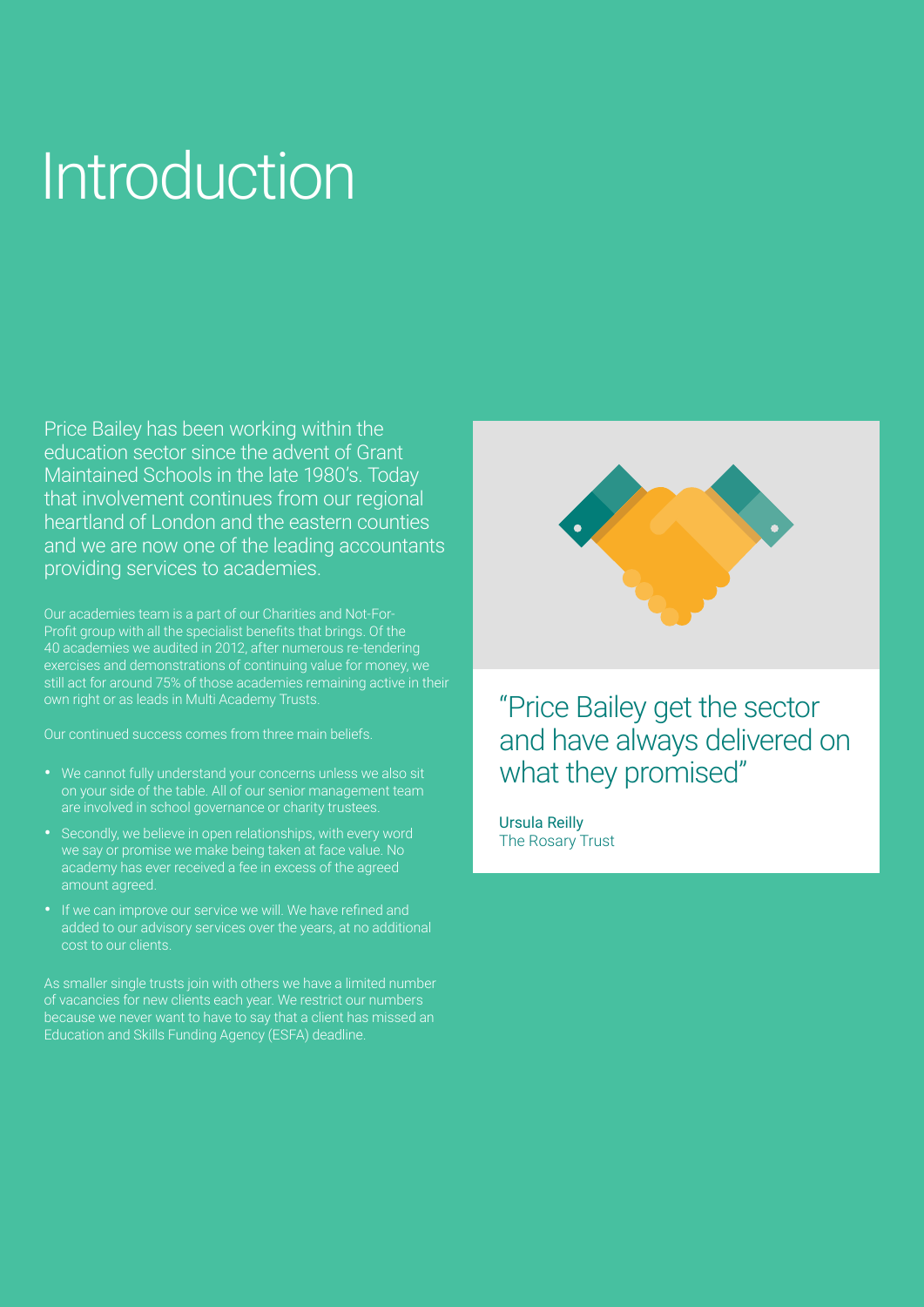## Guidance from sector specialists

With income from academies accounting for more than 10% of our entire corporate team turnover it is important that we provide exactly the service our clients need.

Our dedicated team of more than 35 individuals have completed over 500 full academy audits since 2011, all within the ESFA deadlines. We use the economies of scale created by our client numbers to provide additional services to our clients without increasing fees.

We have regular access to ESFA via the academies auditor forum (of which we were founder members). Our teams test and advise ESFA on the implementation of new systems and procedures introduced by them and are among the first to hear of impending changes to rules and regulations and often asked for our views at the very earliest stages.

Then of course there are the other things you would expect from an accountant plus some you would not. We have a dedicated VAT team plus a full time internal audit team. We can advise on software and system implementation and our in house legal team provide advice on staff contracts of employment and can also provide IPayroll or HR service.

As some of these services cannot be provided to audit clients under the most recent set of ethical guidelines, we are happy to assist non audit clients whilst still using our huge sector knowledge.

### **One size doesn't fit all**

Our senior team attend over 150 trustee meetings each year (excluding their own schools) and are in a unique position to distil best practice, not just regarding finance and reporting but to such things as governance and internal scrutiny and risk management.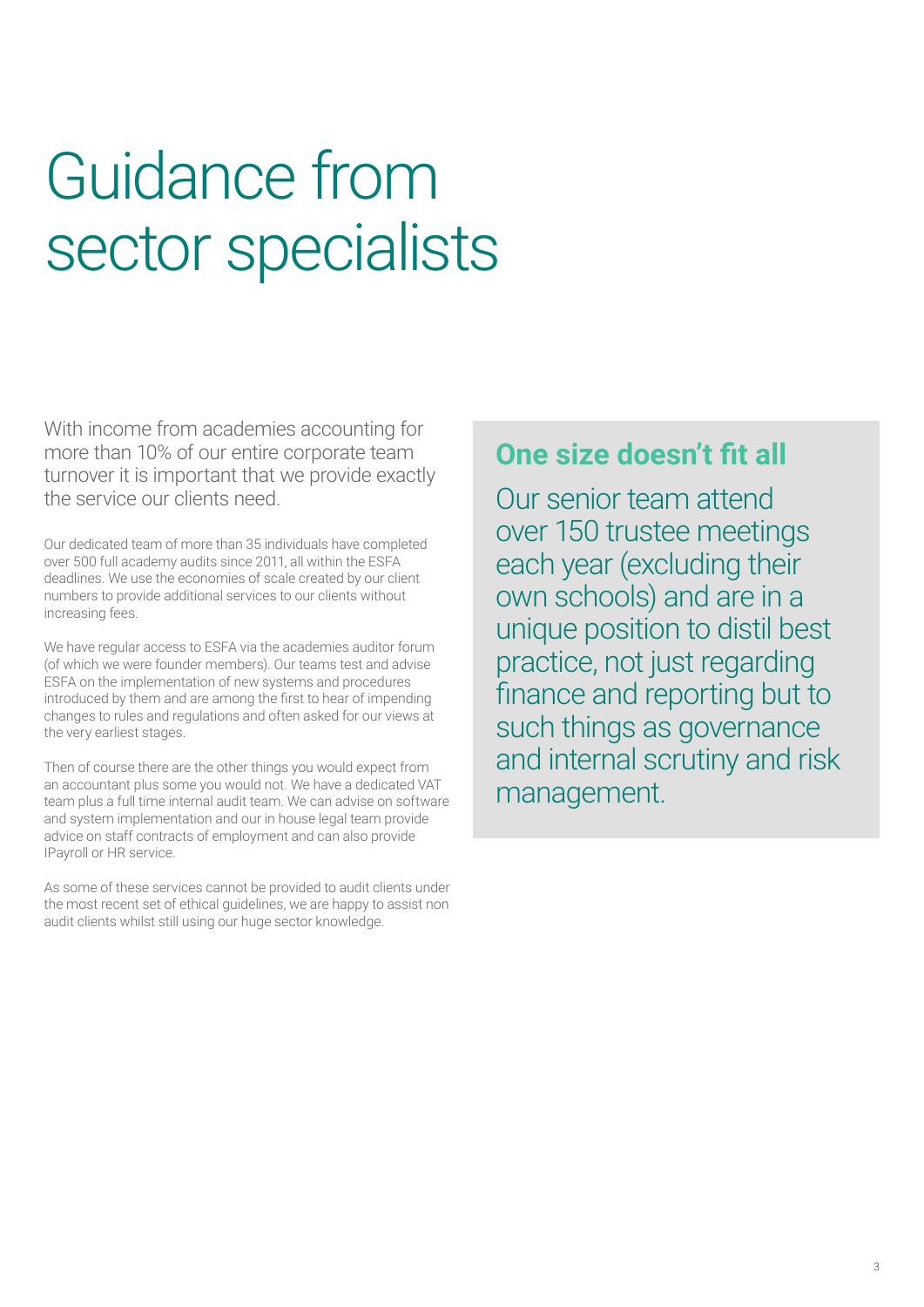### How we can help - at no extra cost to clients

Yes we are auditors and, along with many other firms, are proud about the technical quality of our work, which should be a given.

Academy accounts are some of the most complex formats out there. Caught between the Companies Acts, Charity SORP's and the ESFA annual Accounts Direction it is no surprise that many Trustees with no financial background are concerned about their increasing statutory obligations.

Over the years we have developed a reporting format to trustees which clearly extracts the key information from the annual results and puts it into context. Added to the clear reporting of audit findings and recommendations for improvements or just using our experience to suggest better ways of doing things, we never forget that most trustees have day jobs and theirs is the only trust many of them will be involved with.

A Price Bailey client will never be forgotten and we aim to provide a year round service.

#### This service includes:

- Free unlimited support either by phone, email or during routine meetings. This support can come from specific members of the team or from our central helpdesk. Free support generally includes everything a Chief Finance Officer can't think who to ask anyone else about.
- @AcademyHelpdesk on Twitter where we comment on latest happenings in the sector and post reminders on upcoming deadlines. For the non Twitter user we consolidate the tweets into a fortnightly email so no one misses out.
- Informal breakfast briefings for staff and trustees. Our clients set the agenda and hope to learn from one another
- More formal training for Trustees if required, reminding them of their statutory responsibilities; governance; risk mitigation and implications of joining/forming/growing a MAT.
- An audit preparation workshop each year for finance staff, preparing them for the upcoming audit.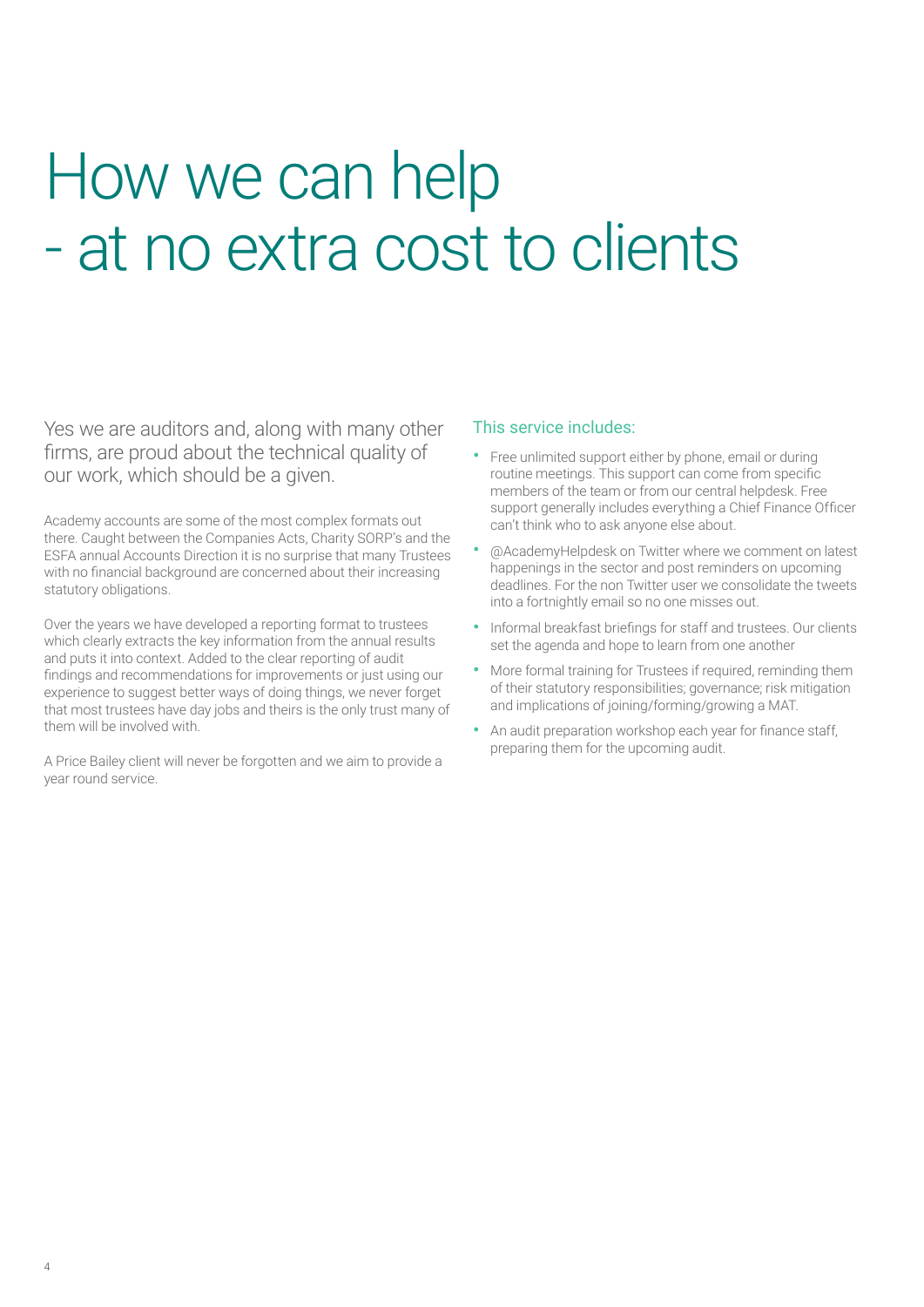# Working together to meet your deadlines

Meeting the numerous reporting deadlines is only one part of the challenge. We also have to ensure that we meet trustee expectations and put information in front of them in order for them to adequately fulfil their statutory obligations.

Ensuring that all of the deadlines and expectations are met requires both sides to perform within set parameters; therefore we have developed therefore our joint pledge which is a trust specific timetable based around two main dates:

- the date the trust can provide us with a trial balance that includes all known year-end adjustments, and
- the date of the trustees meeting to approve (or recommend approval of) the accounts and management letter.

Detailed timetables are then agreed between these points to ensure that everyone has sufficient time to fulfil their responsibilities.

### Our joint pledge

#### *The Trust provides:*

• A trial balance one week before our fieldwork

• Back up schedules and draft Trustee Report one week before our fieldwork

#### *We provide:*

• Initial draft accounts and mapping chart at the start of our fieldwork

Discussed management letter before leaving site

• Second draft accounts and management letter to trustees a week in advance of the closing meeting.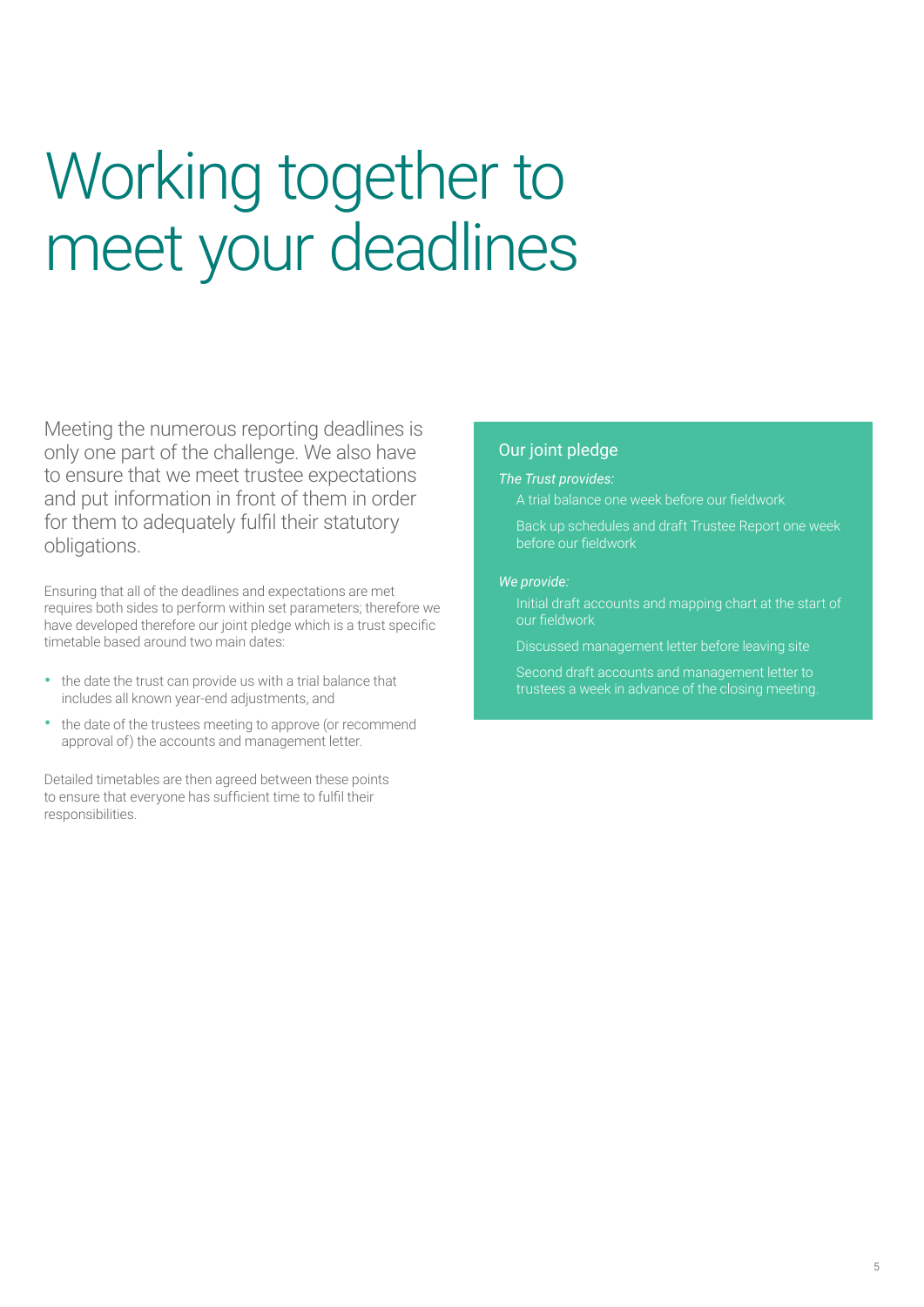## Fees and value

Our policy is to set a fair level of fees and then stick to it. We try to harmonise fee levels across similar types of trust so every client is treated fairly and consistently. We believe our fees are a fair reflection of the amounts to be invoiced and not the starting point for negotiation.

is a fundamental change in circumstances, such as adding schools to a MAT. Our longest standing clients are paying no more now for comparable services than those when they appointed us and adjusted for inflation.

#### You will never be alone with Price Bailey

As well as your audit partner, manager and senior you will soon get to know the team behind our helpdesk, our accounts preparation and accounts return teams as well as our Teachers Pension

You will meet other managers and staff at our training events and even better, they will know and recognise you. We want you to be that it is not going to cost and the advice comes from genuine



"A value for money firm who understand the needs of their clients and often goes the extra mile to ensure full support."

Kit Lam Aldridge Education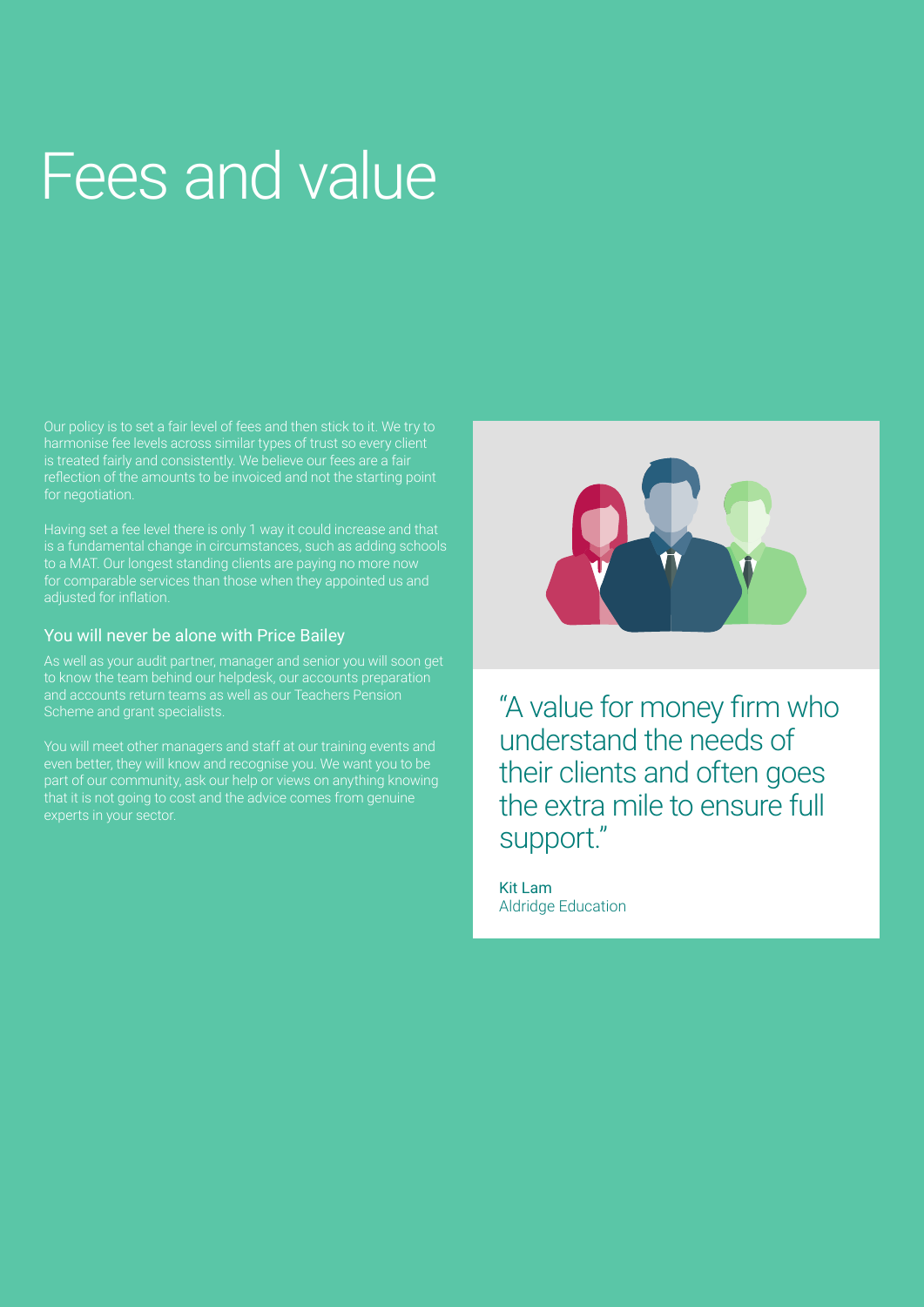# Our key contacts

### Feel free to get in touch with the team at academies@pricebailey.co.uk or our twitter @AcademyHelpdesk

Our team work and act like a team. They know every academy client and their work is not complete until the last report is signed. An academy client can phone any one of our offices, ask to talk to someone about the sector and they will be dealt with by someone who knows who they are and, in the vast majority of cases, can answer queries immediately. Our flat structure means that even unusual requests for assistance can be resolved with minimal fuss.

### Academies team



Gary Miller Partner gary.miller@pricebailey.co.uk +44 (0) 1279 712719



John Warren Partner john.warren@pricebailey.co.uk +44 (0) 1603 709358



#### Tom Meeks **Director** tom.meeks@pricebailey.co.u +44 (0) 1279 712730



Suzanne Goldsmith Director suzanne.goldsmith@pricebailey.co.uk +44 (0) 1223 507637



### Paul Bartlett

Senior Manager paul.bartlett@pricebailey.co.uk +44 (0) 1279 712759



Alice Boesen Manager alice.boesen@pricebailey.co.uk +44 (0) 1603 709359